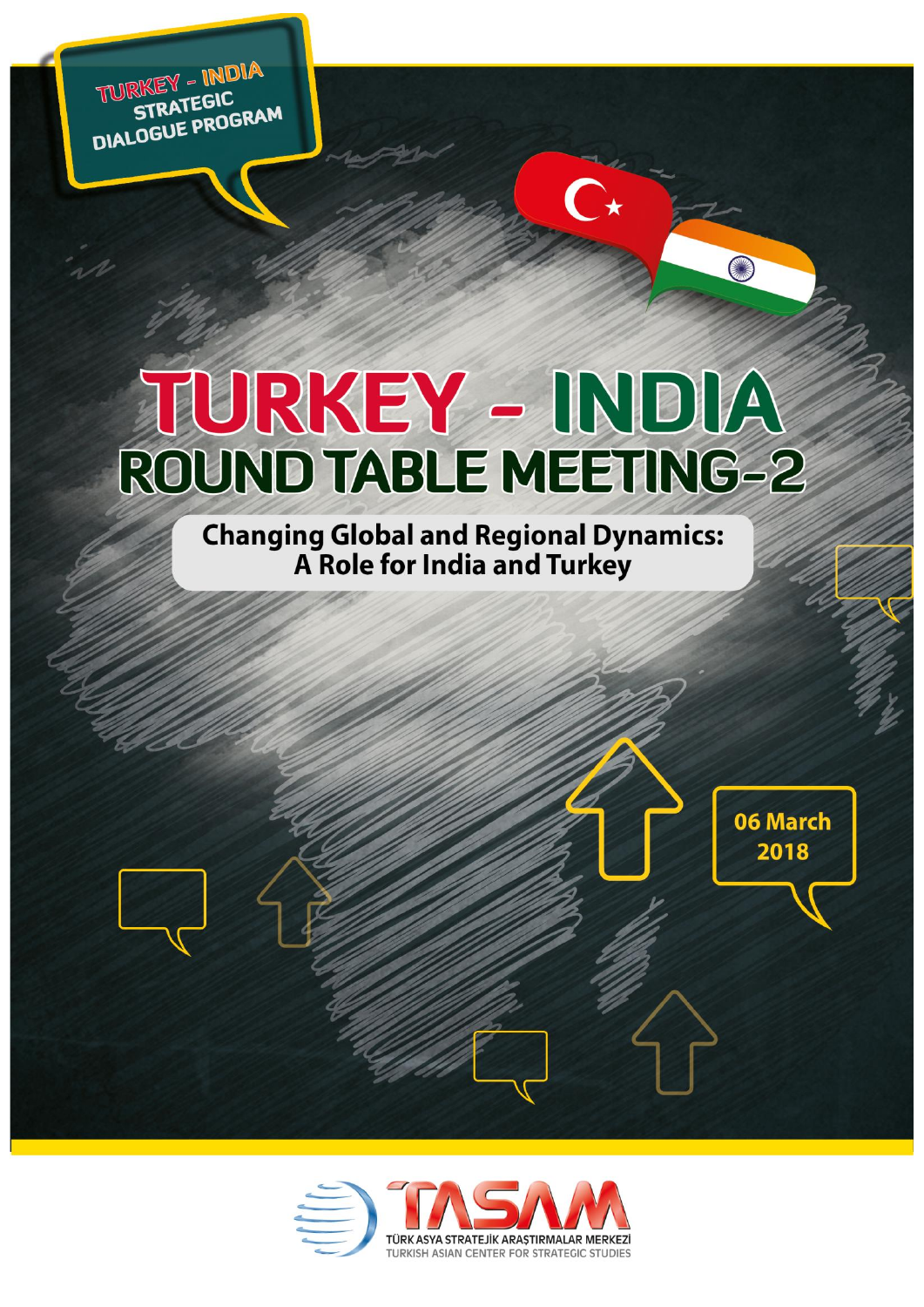

## **STRATEGIC VISION DOCUMENT (DRAFT)**

## **TURKEY - INDIA ROUND TABLE MEETING - 2 "Changing Global and Regional Dynamics: A Role for India and Turkey" ( 01-03 March 2018, Istanbul )**

Turkey has increasingly grown as an important actor with its 80 million population; developing and expanding economy in geo-strategic position in the middle of Afro-Eurasian mainland; historical, political, cultural connections with the European, Black Sea, Caucasian, Asian, Middle Eastern and African countries; its activity in the international arena, particularly in the UN; its stand as one of the most important members of NATO, OSCE, and CICA; and its recently advanced activist foreign policy.

On the other hand, India as the largest democratic country in the word, is the second in terms of demography, the 7<sup>th</sup> in terms of geography and the forth in terms of purchasing power parity. Capturing a steady line of development in the recent time, India has become an applicant of global power in the 21<sup>st</sup> century. India has the potential to increase its growth rate above 10% in line with the loss of effect of the financial crisis.

Like Turkey, India is considered among the best performing economies during the global financial crisis. India is expected to the  $3<sup>rd</sup>$  largest economy in the world within 20-30 years. India is perceived as a country which is to become a global power in the  $21<sup>th</sup>$  century.

Some of the factors that increase the national power of India are its vast natural resources, military power which is supported by its capacity to produce nuclear weapons, its accumulations in space and information technologies and its young, vast and dynamic human resources. Supported by its geopolitical position, these elements give a decisive influence upon the developments in both regional and global scale.

Turkish - Indian relations dates back to the ancient period. During the Independence War of Turkey, the first foreign aid came from India, and this aids provided great contributions in the establishment of IS BANK. The first official relations between Turkey and India initiated in 1948. Two countries have common peculiarities like democracy, secularism, membership in the G-20 and WTO, and both have development list economies.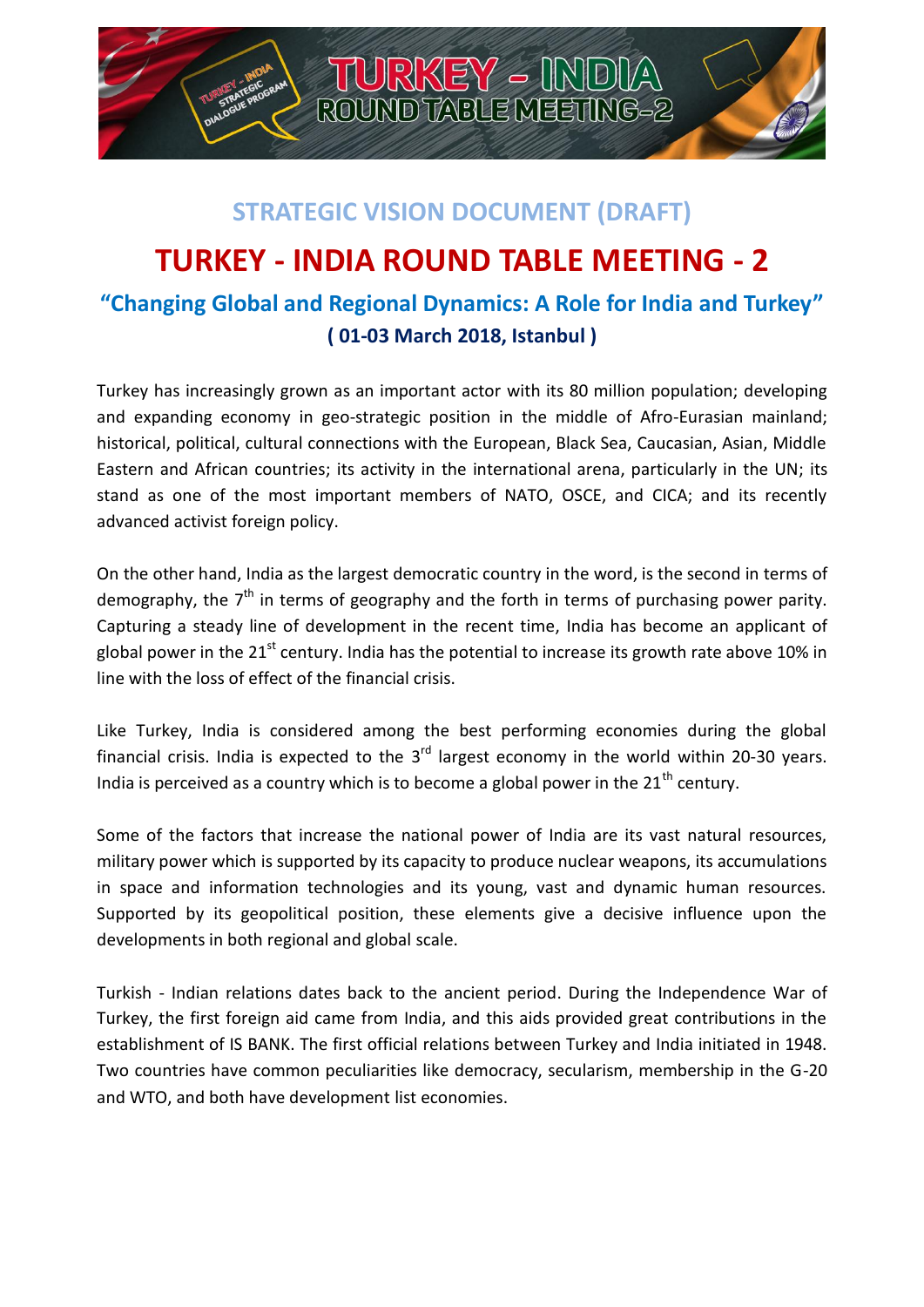The first trade agreement between Turkey and India was signed in 1973 but the relations had not produced significant results until 1990's when the trade has visually begun to improve. India's main products exported to Turkey are cotton, cotton yarn, synthetic fiber, bulk drugs, plastics, chemicals, jute and jute products, iron and steel products and so on. Turkey, on the other hand, sells to India chickpeas, steel and steel products, textile machinery, fabric and so on. In the recent years, participation of Indian companies in the fairs in Turkey highly increased.

Turkey attaches great importance to India which is in the way to become a global power with its developing economy, broad market, military power, superior space and IT technologies. Both countries are in an endeavor to initiate new and realistic perspectives in their dealings with one another and re-inventing each other with increasing qualified contacts in every field. In the upcoming period, ground for cooperation may be strengthened within the scope of the organizations such as the UN, CICA, SAARC and ASEAN.

The basic trend after globalization which has gained momentum since the end of the Cold War is in the direction that the developments of the countries will not be alone but through regional cooperation and trans-regional partnerships. Countries are being evolved as open structures based on respect, dialogue and cooperation in all fields. On the other hand, countries that have problems in adapting this new situation experience serious instabilities.

In this regard, necessity of establishing **"strategic partnership"** relationships between Turkey and India is obvious. **Turkey - India Strategic Dialogue Program** aims to reveal how the mutual potentials and existing cooperation can be transformed into a strategic cooperation and to contribute to capacity building on the strategic grounds.

With the Dialogue Program**,** it is aimed to recognize related organizations closely, to increase the effectiveness of civil society, to benefit from the expertise accumulations in order to develop working areas, to contribute promotional activities, to investigate possibilities of academic cooperation, to develop a strategic approach in order to evaluate all these studies with integrity.

Both countries can develop an effective strategic cooperation ground regarding the sustainability of the long term interests that bear great importance for both India and Turkey. In this context, it is important to look at the events in a broader geopolitical point of view.

In order to bring the Turkish - Indian relations to an ideal point in the world system that is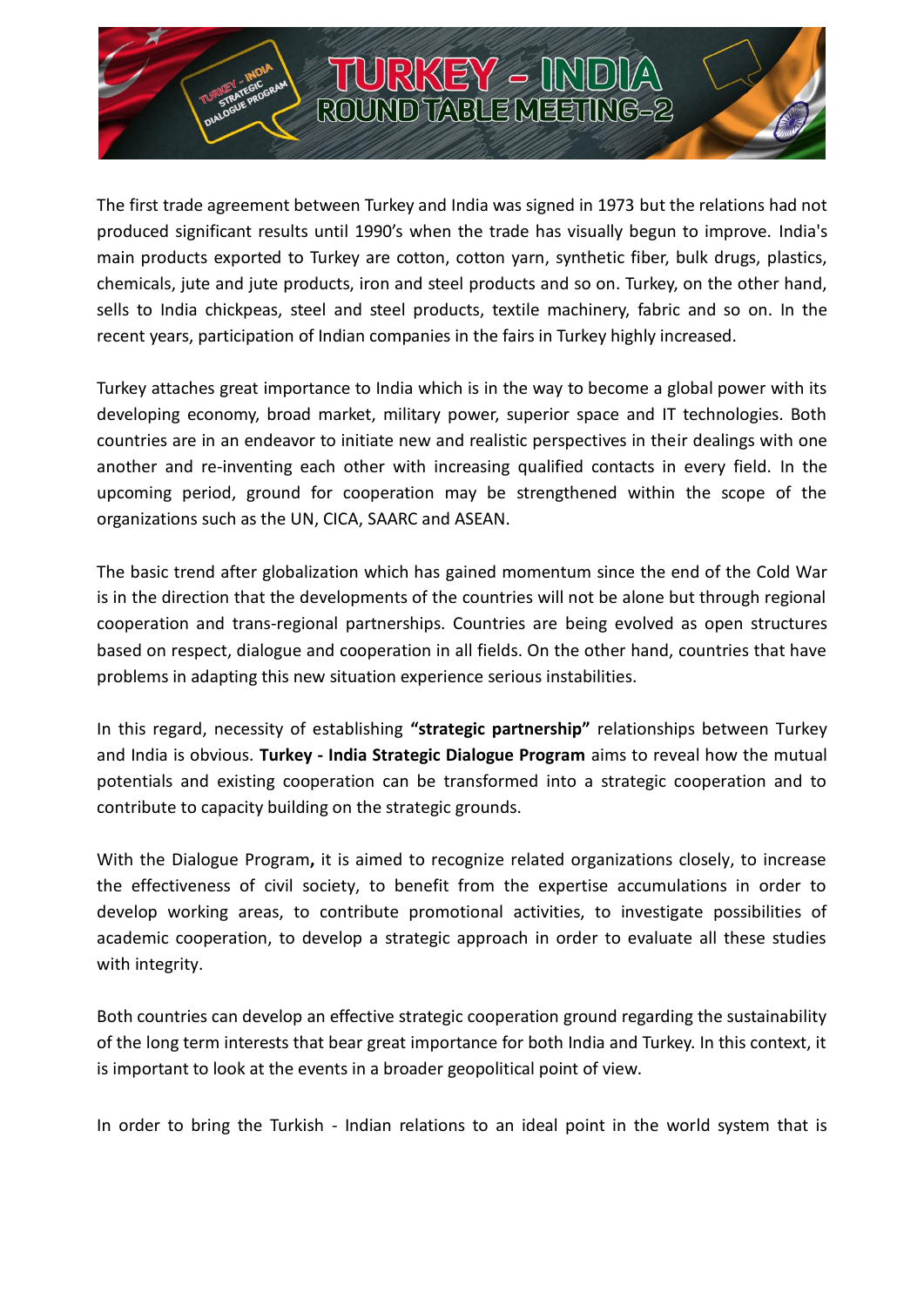

increasingly gaining a multidimensional appearance; Turkish and Indian policy makers must steer for a structure that may constitute mutual depth not only on the political and strategic grounds but in the all parameters.

Here, the aim of **Turkey - India Strategic Dialogue Program** is to be displayed the opportunities and complementary relations between Turkey and India in the forthcoming period before the public opinion of both Turkey and India with a strategic point of view without disregarding the problematic areas.

**The main and sub themes of the Program are following:**

## **Main Theme**

**"Changing Global and Regional Dynamics: A Role for India and Turkey"**

## **Sub-Themes**

**Sectorial and Financial Deepening Security and Defense Industry Investment, Trade, Infrastructure and Contracting Public Diplomacy; Local Authorities, NGOs, Think Tanks and Media Change of State Nature, Expectation Management and Multidimensional Security Integration in South Asia and SAARC region, etc. Energy, Water and Food Security Science and Technology, Academy and Culture Middle East - Africa, South and Central Asia U.S., EU and Relations with New Partners and Regional Strategies** 

**Emerging Powers and Adaptation to Global Governance Structures in a Multi-Polar World System**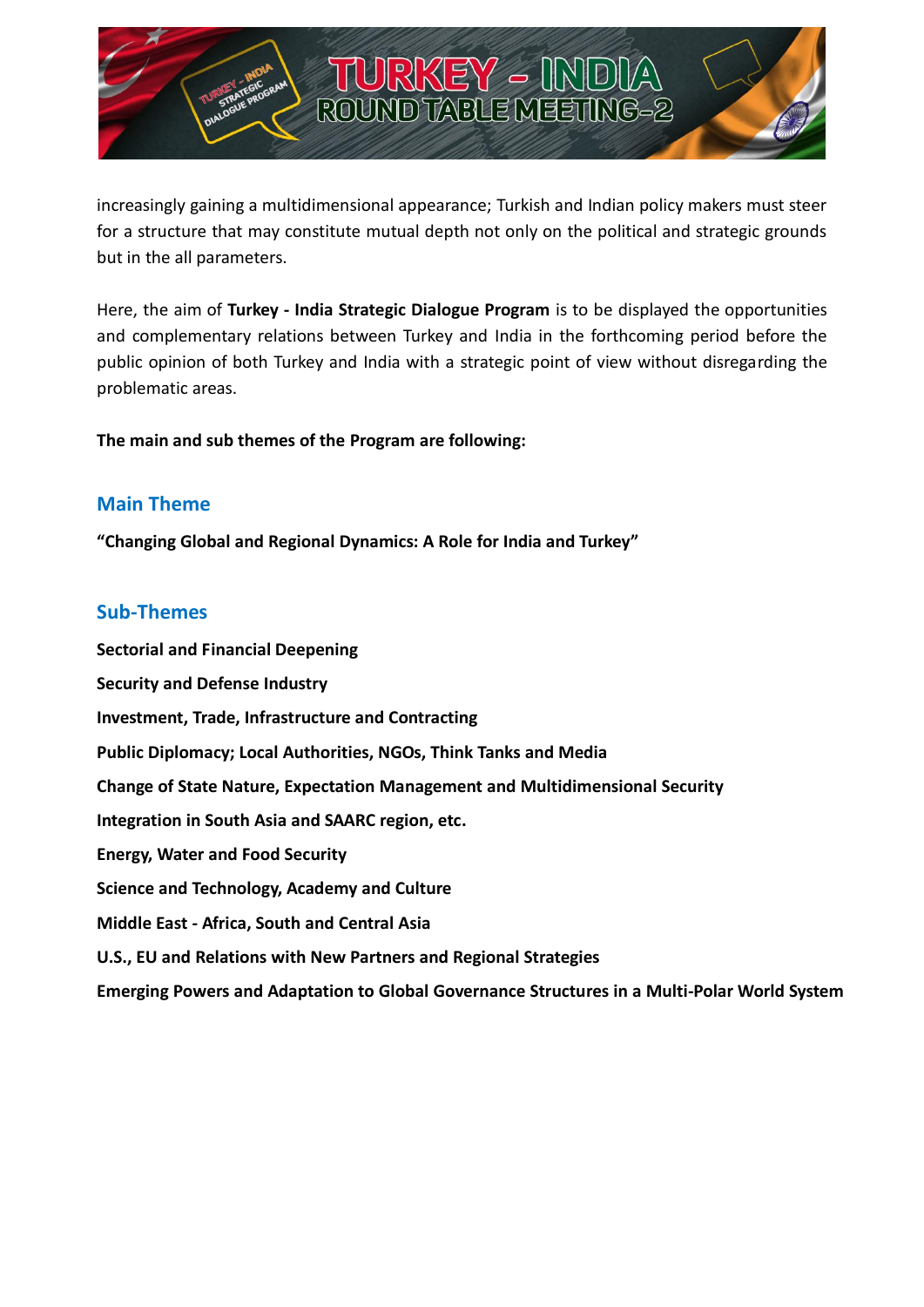

# **TURKEY - INDIA**<br>ROUND TABLE MEETING-2

## **Basic Sectors**

**Public Diplomacy, Education and Language Culture and Tourism** (Joint History and Anthropology) **Construction, Contracting and Infrastructure Health and Health Tourism Energy, Petrochemicals and Investments Logistics, Transportation and Communication Banking and Finance Economy and Trade Media and Communication science and technology Brand Cities and the Environment Defense and Space Industry**

### **Program Partners**

| <b>Turkey</b> | : TASAM (Turkish Asian Center for Strategic Studies) |
|---------------|------------------------------------------------------|
| India         | : ICWA (Indian Council of World Affairs)             |

## **Time Schedule**

**2017 - 2021** ( 5 years )

## **Program Performance Area**

**Turkey and India**